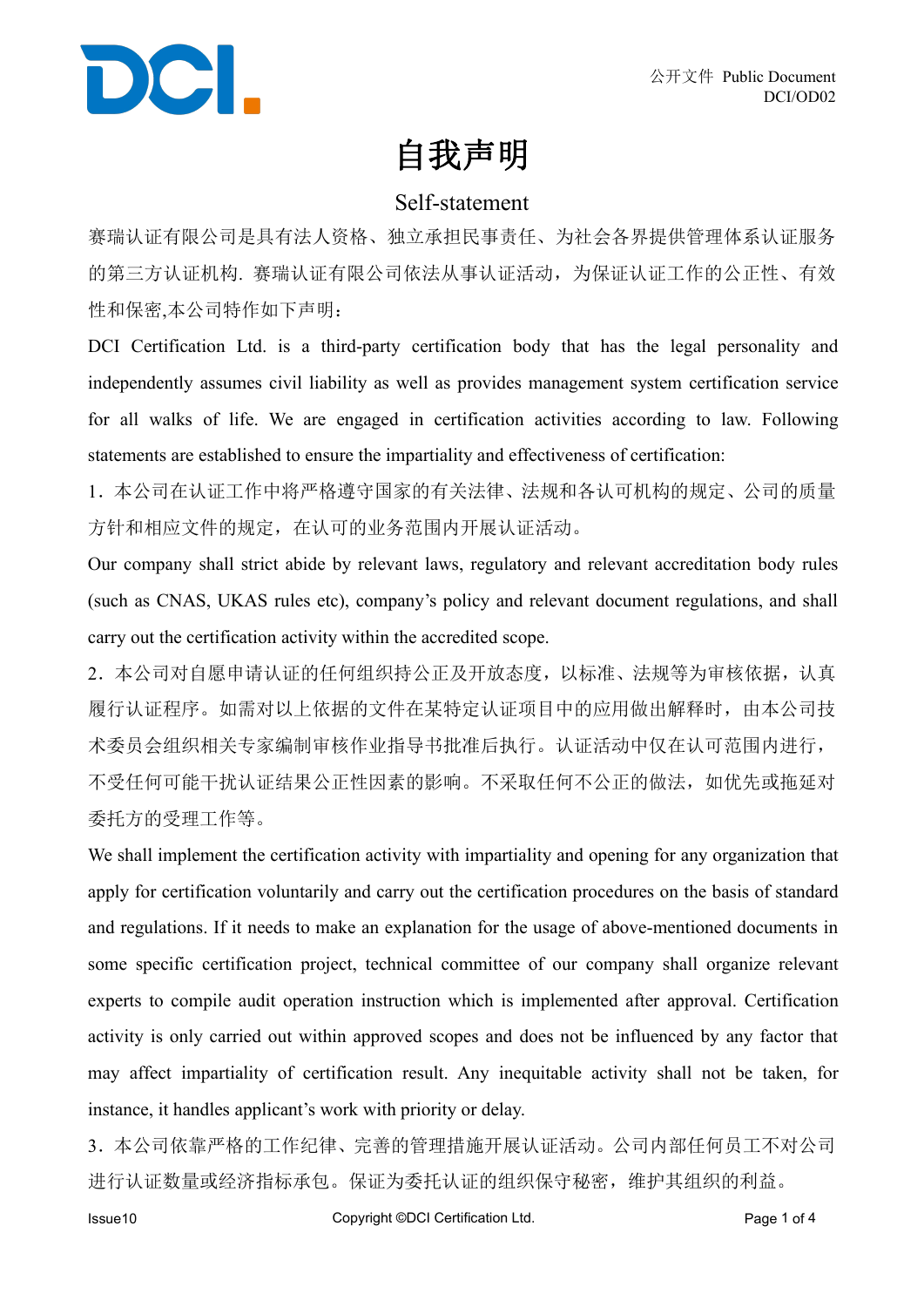# DCI.

We conduct certification activity depending on strict work discipline and perfect management actions and our staff shall not contract the certification quantity or economic indices of our company. And we shall ensure to keep secret of organization information and safeguard their profits.

4.本公司独立签署认证合同,不签署咨询认证"一条龙"合同。本公司及其相关机构不从事任 何与本公司认证业务有关的技术咨询活动。

We shall sign the certification independently and do not sign the "coordinated-process" contract of consultation and certification. Our company and its relevant bodies shall not be engaged in any technical consulting activity relating to the business of our company.

5.开展认证工作不以赢利为目的,不以不正当手段进行市场竞争,根据认证标准、企业规模 和风险等级及市场情况等,确定收费标准。

We shall not conduct the certification work for profiting and develop market with unjustified ways. Certification charge shall be set according to certification standards, enterprise size, risk level and market conditions.

6.本公司的服务向所有的委托方开放,不附加不正当的财务或其它条件。不以组织的规模或 是否为某一协会或社团的成员以及获证组织的数量作为委托和认证的限制条件。

Service of our company shall be opened for all clients without attaching unjustified financial or other conditions. And we shall not limit any organization according to its scale or whether it is the member of certain association or league as well as the quantity of certified organization.

7.本公司对认证审核人员的活动有如下规定:

We provide following specifications for certification audit personnel:

a) 审核人员不得以任何名义从事认证咨询活动;

Auditors shall not be engaged in consulting activity by ant means;

b) 曾在最近两年内对拟认证委托方提供过咨询活动的审核人员,不得参与对该组织的认证活 动;

Auditors who have provided consultation for the client of proposed certification in recent two years shall not participate in the certification activity of this organization;

c) 遵守《中华人民共和国认证认可条例》中第十五条有关规定。

They shall conform to the regulations of the clause 15 in "Certification Accreditation Rule of PRC"; 8.本公司不对通过或已委托本公司认证注册的组织进行针对该组织而实施的培训。所有培训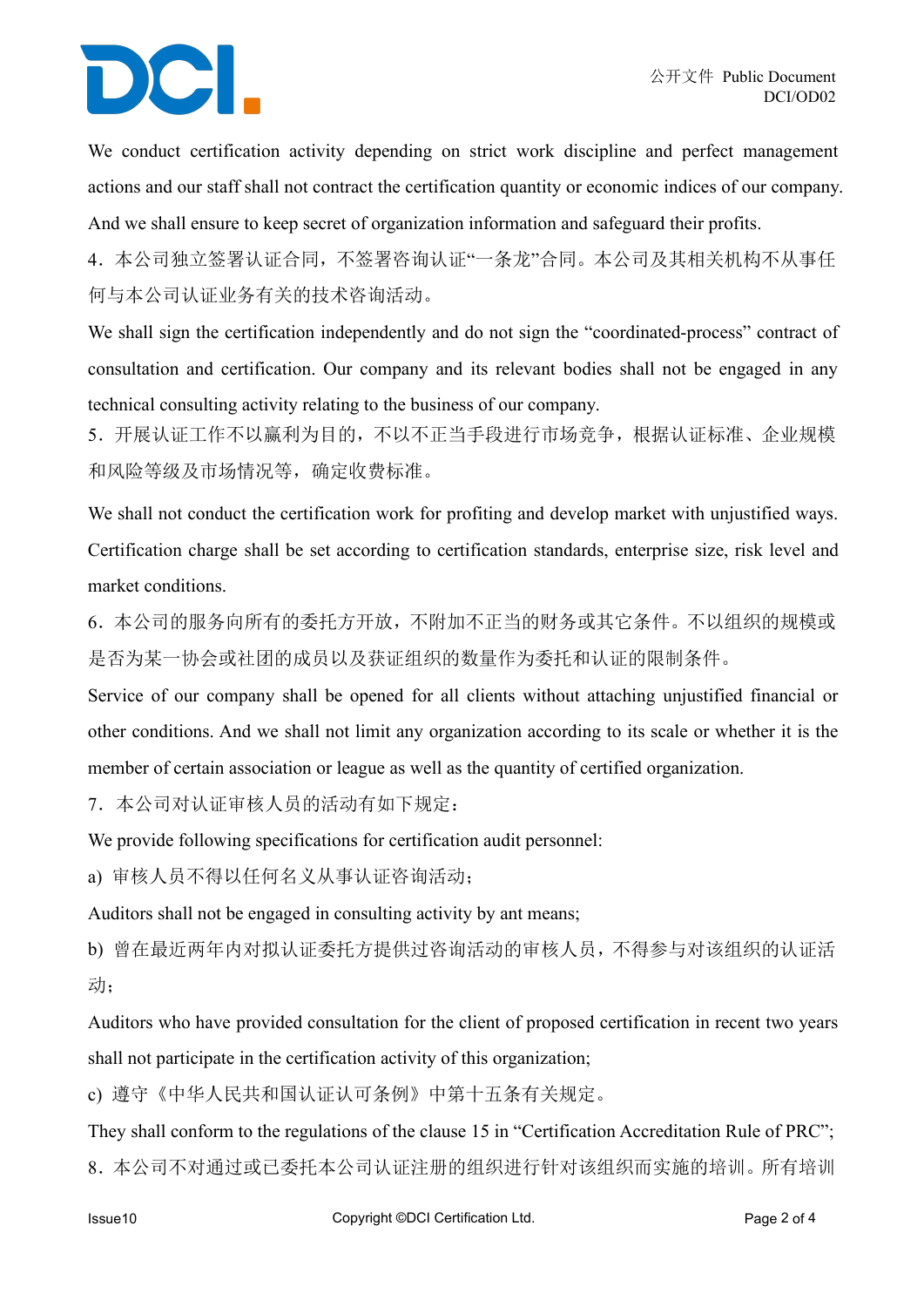## DCI.

均面对社会进行,确保培训业务不影响认证的公正性。

We shall not conduct training for the organization that has obtained the certification registration of our company or has entrusted our company to register certification. All training shall be conducted for society, which ensures that training business cannot affect impartiality of certification.

9.本公司确保全体人员、相关机构、分包方和审核人员秉公办事,不以权谋私,不弄虚作假, 不为个人、集体或其他方利益优先或拖延对委托方的受理工作,杜绝不正之风。如有违反, 将受到严肃处理。

We shall ensure that all staff, relevant bodies, subcontractors and auditors shall handle matters impartially and do not make benefit through their rights, and do work without falsification, also do not offer the priority or delay to client for the interests of individual, group or other parties. If there is violation, it shall be punished seriously.

10.公司将遵照有关法律要求和认可机构的规定做出适当的安排,以保证组织内的各级人员 (包括维护公正性委员会、技术委员会、外聘人员)对在认证过程中所获信息保密。

We shall make applicable arrangement in compliance with relevant law and regulations of accreditation body to ensure that all levels (including Safeguarding Impartiality Committee, technical committee, and external personnel) keep confidentiality for achieved information on the process of certification.

11.除认可机构或法律要求之外,有关特定产品或申请方的信息在没有申请方书面同意的情 况下不得透露给第三方,当应法律要求需将信息提供给第三方时,本机构应通知申请方所要 提供的信息。

In addition to the requirements of accreditation or law, the relevant information of specific product or applicant shall not be leaked to the third party without written approval of applicant. When the information must be provided for the third party according to law's requirement, our company shall communicate the provided information to applicant.

12.本公司全体工作人员,包括维护公正性委员会委员、技术委员会委员、技术专家和专兼 职审核员,均在签订聘用合同或颁发聘书时签署公证性与保密声明,承诺遵守各项公证性与 保密要求。

Staff of our company including Safeguarding Impartiality Committee, technical committee, technical expert, full-time and part-time auditors shall sign the "impartiality and confidentiality